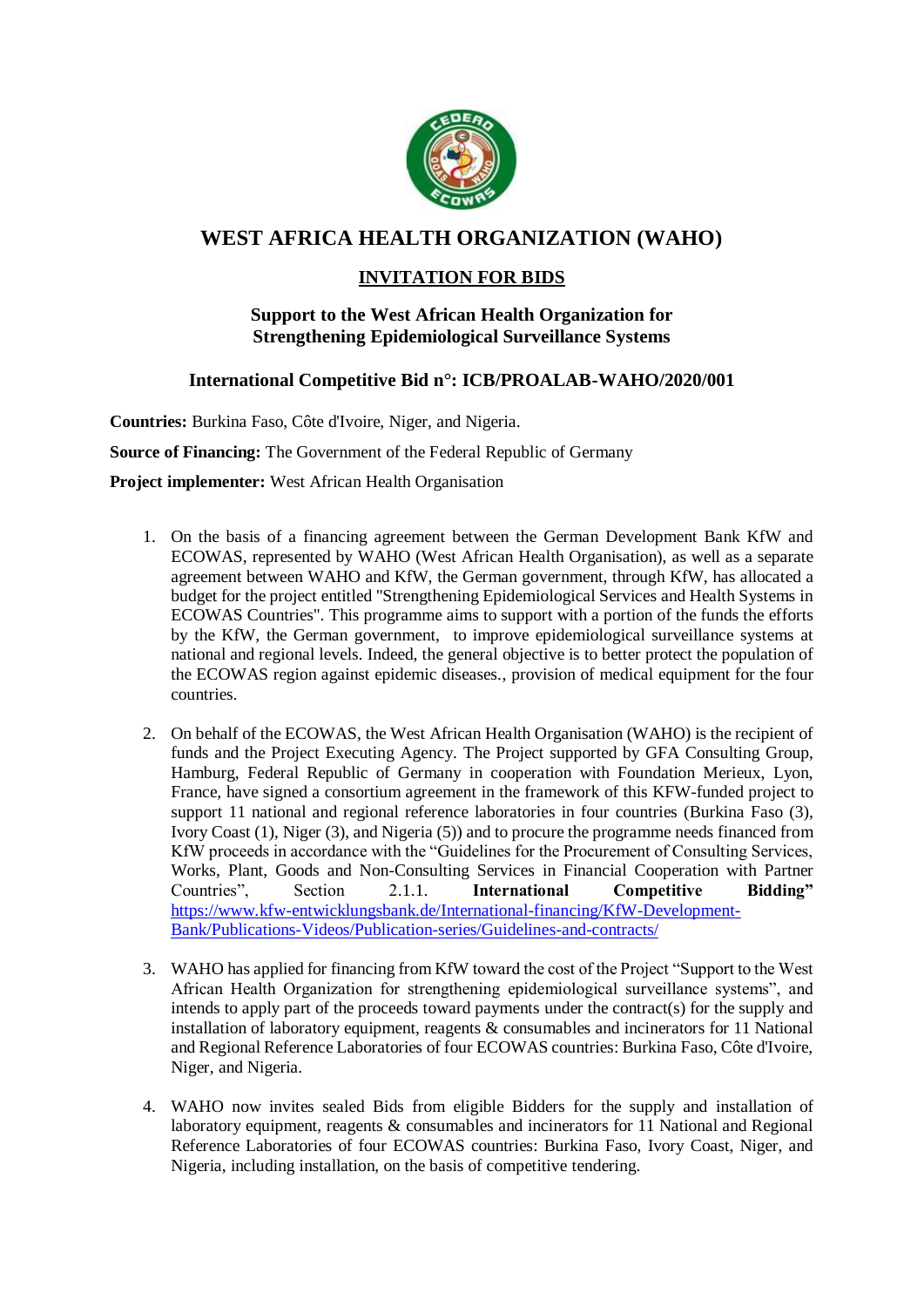- 5. Bidding will be conducted by means of the International Competitive Bidding procedure with qualification as specified in KfW's Procurement Guidelines ("KfW Guidelines") and the relevant regulations of WAHO. The tender is open to the ECOWAS and international companies which meet the eligibility criteria.
- 6. The tender comprises the following lots:

| Lot 1   | Laboratory Equipment for PCR and Immunoassay |
|---------|----------------------------------------------|
| Lot $2$ | General Laboratory Equipment                 |
| Lot $3$ | Products and Materials for Laboratory        |
| Lot $4$ | Reagents and Consumables                     |
| Lot $5$ | Incinerators                                 |

- 7. Bidders may bid for any of the above or for all 5 Lots. However, Bidders must offer for all items in full quantity in any lot selected, a partial bid of a lot is not acceptable. For bids for multiple lots, sealed bids shall be submitted separately for each lot.
- 8. Bidders are required to submit, for each lot, a bid guarantee and a line of credit issued by a bank or an authorized financial institution (guarantor) in the amount:

| Lot     | <b>Bid security amount</b> |
|---------|----------------------------|
| Lot 1:  | € 12,000.00                |
| Lot 2:  | € 30,000.00                |
| Lot $3$ | $\epsilon$ 10,000.00       |
| Lot $4$ | $\in$ 80,000.00            |
| Lot $5$ | $\in$ 8,000.000            |

9. Interested eligible bidders may consult and download free of charge the tender dossier, Bidding Documents, and a "Password Submission Form" from WAHO's website **[www.wahooas.org/tenders](http://www.wahooas.org/tenders)** as from 1200 hours GMT on **Friday, 4 September 2020.** Enquiries should be directed to the email [lamoukou@wahooas.org](mailto:lamoukou@wahooas.org)

### **Submission of Tenders**

- 10. Tender Submissions and Bid Documents must be written in English, must be password protected (see page 13 of KFW Instruction to Bidders on WAHO website), and must be uploaded electronically to [www.wahooas.org/tenders](http://www.wahooas.org/tenders) no later than 1200 hours GMT on **Tuesday, 20 October 2020**. This is the recommended primary method for submission of tenders. In case of difficulty in uploading documents, it is possible to submit tenders with password protected documents by email to [tenders@wahooas.org](mailto:tenders@wahooas.org) provided the Subject line of the email has only the following words: **ICB/PROALAB-WAHO/2020/001.** Any other entry or words on the Subject line of the email will render the tender submission ineligible and it will be rejected outright. Any attempted uploading or submission of tenders after the deadline of 12 hours GMT on Tuesday, 20 October 2020 will be rejected outright. Tenders submitted by any other means will not be received, opened, or considered. **The "Password Submission Form" is required on the Bid Opening Day and must NOT be uploaded or emailed with the bid documents.**
- 11. Bidders should check in the Inbox and SPAM folders the automatic acknowledgement of receipt implemented by the bidding platform in place at WAHO and ask any questions for clarification or assistance through the address defined in point 8 above.
- 12. Bidders shall remain bound by their offers for a maximum of 120 days as from the date of opening of the bids.